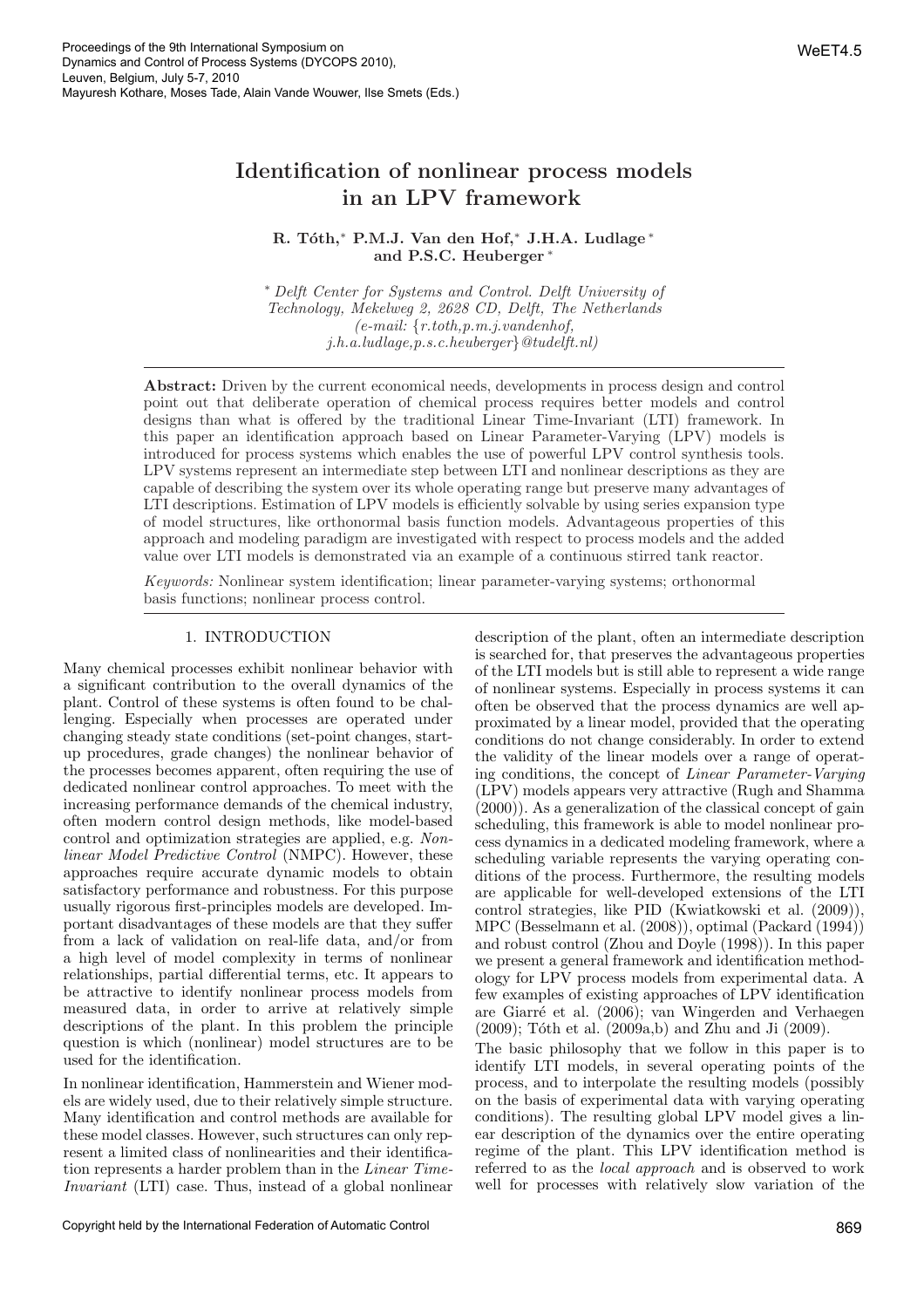operating conditions  $(Tóth (2008))$ . The choice of model structures to be used for this identification strategy is of crucial importance. The model structure must be easily interpolatable and not affected by the possibly changing system order for different operating conditions. To meet with these requirements we apply series-expansion models based on Orthonormal Basis Functions (OBFs). An attractive property of this model structure is that the several local linear models are represented in the same basis, without constraints on possibly changing local model orders, resulting in easily interpolatable model descriptions. A further attractive property of this model structure is the linear-in-the parameters property of the associated onestep-ahead output predictor. The latter property allows the use of simple linear regression algorithms for the identification of these models (being even more attractive in a multivariable setting).

The paper is organized as follows: In Section 2 LPV systems are introduced with the basic model structures offered by this framework. In Section 3 the concept of OBFs is described and their advantages in LPV identification are motivated. In Section 4 the local identification approach of LPV-OBF models is developed and model structure selection is discussed in the proposed setting. In Section 5 the validity of the presented approach is proved through an example of a continuous stirred tank reactor and in Section 6 the conclusions of the paper are presented.

#### 2. LPV MODELS

The LPV system class can be seen as an extension of LTI systems as the signal relations are considered to be linear, but the model parameters are assumed to be functions of a time-varying signal, the so-called scheduling variable  $p : \mathbb{Z} \to \mathbb{P}$  with a scheduling space  $\mathbb{P} \subseteq \mathbb{R}^n$ . This variable is used to indicate the changes in the dynamical signal relations of the plant at different operating conditions. The dynamic description of a LPV system  $S$  can be formalized as a convolution in terms of p and the inputs  $u : \mathbb{Z} \to \mathbb{R}^{n_{\mathbb{U}}}.$ 

$$
y(k) = \sum_{i=0}^{\infty} \mathsf{g}_i(p,k) u(k-i), \tag{1}
$$

where  $y : \mathbb{Z} \to \mathbb{R}^{n_Y}$  denotes the output of S and  $k \in \mathbb{Z}$  is the discrete time. The coefficients  $g_i$  of (1) are functions of the scheduling variable and they define the varying linear dynamical relation between  $u$  and  $y$ . This description can also be seen as a series expansion representation of  $S$  in terms of the so called *pulse basis*  $\{q^{-i}\}_{i=0}^{\infty}$ , where q is the time-shift operator, i.e.  $q^{-i}u(k) = u(k-i)$ . It can be proven that for an asymptotically stable  $S$ , the expansion  $(1)$  is convergent  $(Tóth (2008)).$ 

If the functions  $g_i$  only depend on the instantaneous value of the scheduling signal, i.e.  $g_i(p(k))$ , then their functional dependence is called static. Otherwise the dependence is called dynamic, as the given coefficient not only depends on the instantaneous but also on time-shifted values of p. An important property of LPV systems is that for a constant scheduling signal, i.e.  $p(k) = p$  for all  $k \in \mathbb{Z}$ , (1) is equal to a convolution describing an LTI system as each  $g_i(p, k)$  is constant. Thus, LPV systems can be seen to be similar to LTI systems, but their signal behavior is different due to the variation of the  $g_i$  parameters. Note that in the literature there are many formal definitions

of LPV systems, commonly based on particular model structures and parameterizations. The convolution form (1) can be seen as their generalization.

In identification, we aim to estimate a dynamical model of the system based on measured data, which corresponds to the estimation of each  $g_i$  in (1). This estimation is formalized in terms of a model structure, an abstraction of (1), and an identification criterion. A particularly attractive model structure in the LPV case follows by the truncation of (1) to a finite number of expansion terms. Assuming static dependence of  $g_i$ , the resulting model reads as

$$
y(k) = \sum_{i=0}^{n} g_i(p(k))u(k-i),
$$
 (2)

which can be seen as the LPV version of the well known LTI Finite Impulse Response (FIR) models. Such models have many attractive properties in terms of identification, like linearity-in-the-coefficients that allows to use linear regression for the estimation of the coefficients  $g_i$  if they are linearly parameterized:

$$
g_i(p(k)) = \sum_{j=0}^{n_i} \theta_{ij} f_{ij}(p(k)),
$$
\n(3)

where  $\theta_{ij} \in \mathbb{R}^{n_{\mathbb{Y}} \times n_{\mathbb{U}}}$  are the unknown parameters and  $f_{ij}$  are prior selected functions. Furthermore, noise or disturbances in the system can be modeled in an *output* error (OE) sense with this model structure, which allows independent parametrization of the noise model. However, a well known disadvantage of FIR models, both in the LTI and the LPV cases, is that the expansion may have a slow convergence rate, meaning that they require a relatively large number of parameters for an adequate approximation of the system. In order to benefit from the same properties, but achieve faster convergence rate of the expansion, it is attractive to use basis functions which, opposite to  $q^{-i}$ , have infinite impulse responses. A particular choice of such a basis follows through the use of OBFs.

# 3. ORTHONORMAL BASIS FUNCTIONS

In identification and modeling of LTI systems, the concepts of OBFs based model structures have been extensively studied (Heuberger et al. (2005); Ninness and Gustafsson (1997)). The OBFs are defined as orthonormal transfer functions in  $\mathcal{H}_2$  (Hardy space of square integrable complex functions) that form a basis. This way they are able to efficiently represent transfer functions, and hence all associated LTI systems, by their linear combinations.

The transfer function  $F \in \mathcal{H}_2^{n_{\mathcal{V}} \times n_{\mathcal{U}}}$  of a (local) LTI model can be written as

$$
F(z) = W_0 + \sum_{i=1}^{\infty} W_i \phi_i(z),
$$
 (4)

where  $\{\phi_i\}_{i=1}^{\infty}$  is a basis for  $\mathcal{H}_2$  and  $W_i \in \mathbb{R}^{n_{\mathcal{V}} \times n_{\mathcal{U}}}$ . In the theory of Generalized Orthonormal Basis Functions, the functions  $\phi_i(z)$  can be generated by applying a *Gram*-Schmidt orthonormalization to the sequence of functions

$$
\frac{1}{z-\lambda_1}, \frac{1}{z-\lambda_2}, \dots, \frac{1}{z-\lambda_{n_g}}, \frac{1}{(z-\lambda_1)^2}, \dots \quad (5)
$$

with stable pole locations  $\lambda_1, \ldots, \lambda_{n_g}$ . The choice of these basis poles determines the rate of convergence of the series expansion (4). Note that, due to the infinite impulse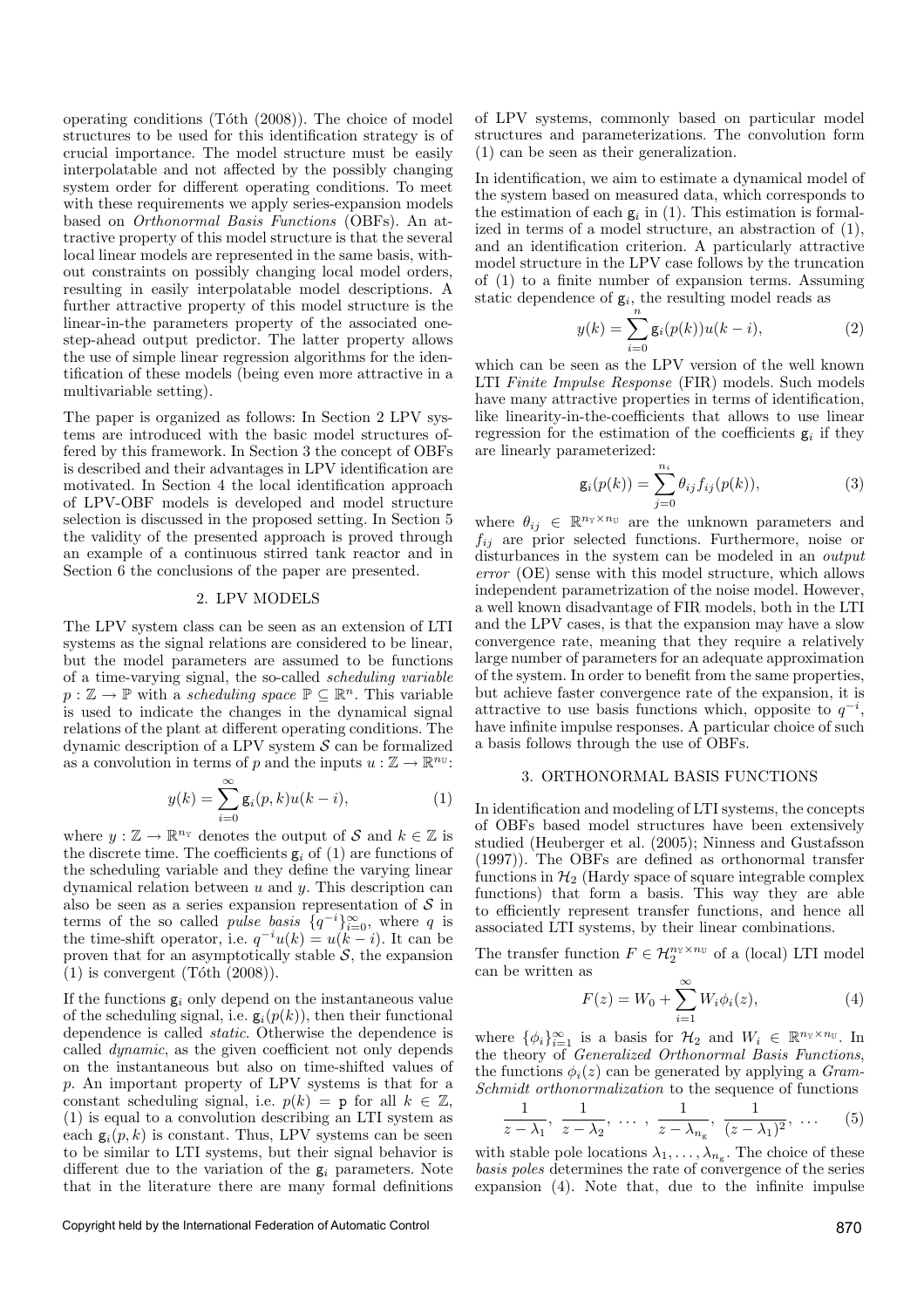response characteristics of each  $\phi_i(z)$ , a faster convergence rate of the expansion can be achieved with (4) than in the FIR case. This construction also provides a way to incorporate prior information about the system in terms of pole locations. For more on OBFs and their properties in the LTI case see Heuberger et al. (2005).

By using a truncated expansion in (4) an attractive model structure for LTI identification results, with a well workedout theory in terms of variance and bias expressions. The series expansion (4) can be extended to LPV systems, such that for a given basis  $\{\phi_i\}_{i=1}^{\infty}$  an LPV system can be written as

$$
y(k) = W_0(p,k)u + \sum_{i=1}^{\infty} W_i(p,k)\phi_i(q)u,
$$
 (6)

where  $W_i$  are matrix functions with dynamic dependence on p. An obvious choice of model structure is to use a truncated expansion, i.e. truncating (6) to a finite sum in terms of  $\{\phi_i\}_{i=1}^n$ , and to assume static dependence of the coefficients just like in the FIR case (see (2)):

$$
y(k) = W_0(p(k))u + \sum_{i=1}^{n} W_i(p(k))\phi_i(q)u,
$$
 (7)

Note that these expansions are formulated in the time domain (using the shift operator  $q$ ), as there exists no frequency-domain expression for LPV systems. Similar to the FIR case, this structure is linear in the coefficients  $\{W_i\}_{i=1}^n$ . An important question that arises is wether the basis functions  $\phi_i$  can be chosen such that a fast rate of convergence can be accomplished for all possible scheduling trajectories p.

## 4. IDENTIFICATION OF LPV-OBF MODELS

Next we investigate how LPV-OBF models in the form of (7), i.e. under the assumption of static dependence, can be estimated in practice. Note that, to obtain an LPV-OBF model, first a set of basis functions  $\{\phi_i\}_{i=1}^n$  must be chosen and subsequently the coefficient functions  $\{W_i\}_{i=0}^n$  have to be estimated. To simplify the discussion we first assume that the basis functions are given a priori.

Estimation of the coefficient functions: LPV-OBF models can be identified based on two approaches. In terms of the so-called "local approach," the LPV model is estimated as a blended model structure based on data collected from the system for  $N_{\text{loc}}$  constant scheduling trajectories  $p(k) \equiv \mathbf{p}_i \in \mathbb{P}$  (chosen operating points). The resulting discrete time (DT) data sequences  $\mathcal{D}_j = \{u_j(k), y_j(k)\}_{k=1}^{N_d}$ with  $j = 1, \ldots, N_{\text{loc}}$  are recorded for a given sampling time  $T_d > 0$ . Based on these data records, samples of the unknown  $W_i$  coefficient functions are estimated in (7) for the constant scheduling points  $p_j$ . This is accomplished via the estimation of  $N_{\text{loc}}$  LTI-OBF models using a standard least-squares criterion in a one-step-ahead prediction error setting with OE noise model. This means that for each  $\mathcal{D}_i$ , the mean square of the prediction error

$$
\varepsilon(k) = y_j(k) - \sum_{i=1}^{n_g} \theta_{ij} \phi_i(q) u_j(k), \qquad (8)
$$

is minimized during the estimation of the real-valued parameters  $\{\theta_{ij}\}\$ , i.e. samples of  $W_i$  at each  $p_i$ . In terms of (8) this minimization is a linear regression for which



Fig. 1. Continuous stirred tank reactor.

– under the condition that each  $\mathcal{D}_i$  is informative – there exists a unique analytical solution. As a second step we use interpolation of each  $\{\theta_{ij}\}_{j=1}^{N_{\text{loc}}}$  to obtain estimates of the functions  $W_i(p)$ , for instance by assuming a polynomial dependence or by making use of splines etc. The strength of the overall approach is that the local estimates can be obtained in closed loop and the well-worked out results of the LTI identification framework can be used. A particular weakness is that transient dynamics of the system for varying  $p$  are often poorly modeled. Alternatively, LPV identification can be accomplished in the "global" setting, where (7) is identified based on a data record D with varying  $p$  (see Tôth et al. (2009a,b) for the details).

Choosing the basis functions: To have an an efficient model structure in terms of (7) with a minimal number of estimated coefficients, a fast convergence rate of (6) is required. This corresponds to an optimal selection of an OBF set  $\{\phi_i\}_{i=1}^n$  such that the approximation error of (7) is minimal w.r.t. the system. In terms of the local identification, "minimal" corresponds to the span of  $\{\phi_i\}_{i=1}^n$  having the minimal worst-case representation error (defined via a system norm) for the "local" LTI aspects of the system (at each operating point). In terms of the Kolmogorov theory for OBF models (Oliveira e Silva (1996)), this correspond to the optimization of the pole locations  $\lambda_1, \ldots, \lambda_{n_g}$  of the OBFs (see (5)) w.r.t. the set of all possible pole locations associated with the local LTI aspects. In practice, this is accomplished with a so-called Fuzzy Kolmogorov c-Max (FKcM) algorithm which, based on samples of the local pole locations (obtained through LTI identification of the system at some operating points), is capable of efficiently solving the optimal OBF selection problem (see Tóth et al.  $(2009a)$ ).

#### 5. EXAMPLE

In order to demonstrate the attractive features of the introduced LPV-OBF identification approach we consider a simulation example of an ideal Continuous Stirred Tank Reactor (CSTR) given in Fig. 1. This example describes the chemical conversion, under ideal conditions, of an inflow of substance A to a product B where the corresponding first-order reaction is non-isothermal. For controlling the heat inside the reactor, a heat exchanger with a coolant flow is used. To simplify the problem the following assumptions are taken:

- The liquid in the reactor is ideally mixed.
- The density and the physical properties are constant.
- The liquid level  $h$  in the tank is constant, implying that the input and output flows are equal:  $Q_1 = Q_2$ .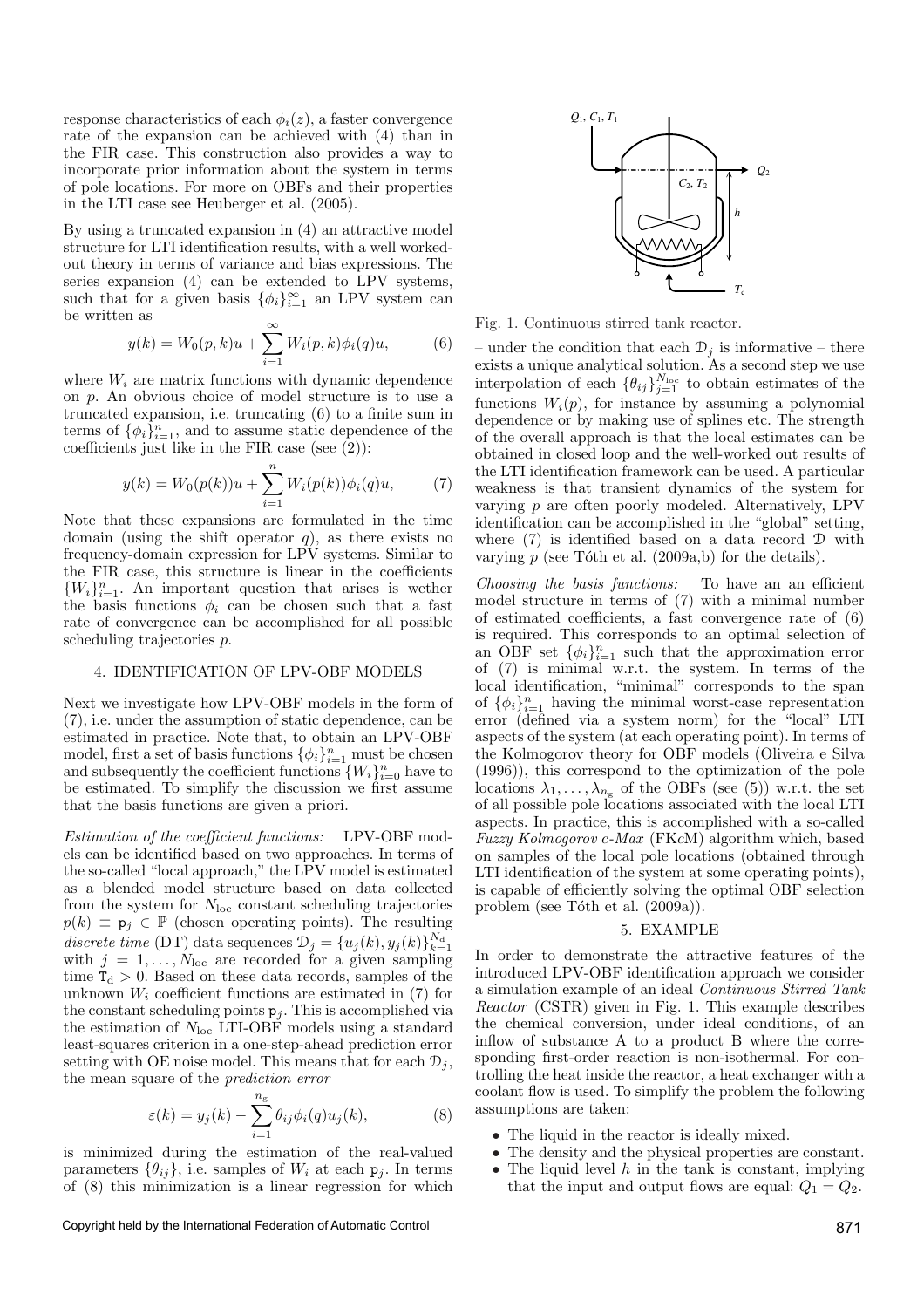Table 1. Variables & constants associated with the CSTR model and their nominal values.

| V              | Effective volume of the reactor   | $5 \; \mathrm{m}^3$                 |
|----------------|-----------------------------------|-------------------------------------|
| $C_1$          | Concentration of the inflow       | $800 \text{ kg/m}^3$                |
| C <sub>2</sub> | Concentration in the reactor      | $213.69 \text{ kg/m}^3$             |
| $Q_1$          | Input flow                        | $0.01 \; \mathrm{m}^3/\mathrm{s}$   |
| $Q_2$          | Output flow                       | $0.01 \; \mathrm{m}^3/\mathrm{s}$   |
| $k_0$          | Pre-exponential term              | 25/s                                |
| $E_A$          | Activation energy of the reaction | $30 \text{ kJ/kg}$                  |
| $T_1$          | Inflow temperature                | 428.5 K                             |
| $T_2$          | The temperature in the reactor    | 353 K                               |
| $T_c$          | Coolant temperature               | 300K                                |
| $\rho$         | Density (assumed to be constant)  | $800 \text{ kg/m}^3$                |
| $c_{\rho}$     | Specific heat                     | $1 \text{ kJ/kg} \cdot \text{K}$    |
| $\Delta H$     | Heat of reaction                  | $125 \mathrm{kJ/kg}$                |
| $U_{\rm HE}$   | Heat transfer coefficient         | $1 \text{ kJ/kg} \cdot \text{s}$    |
| $A_{HE}$       | Effective surface of the heat ex- | $1 \text{ m}^2$                     |
|                | changer                           |                                     |
| $\hbar$        | Level of the liquid in the tank   | 5m                                  |
| R              | Gas constant                      | $8.31 \text{ J/mol} \cdot \text{K}$ |

- The reaction is first order with a temperature relation according to the Arrhenius law.
- The shaft work can be neglected.
- The temperature increase of the coolant over the coil can be neglected.

Using the realistic example of a CSTR given in Roffel and Betlem (2007), the variables and constants associated with dynamical behavior of the CSTR are described in Table 1. In this example  $Q_1$  and  $T_c$  are used as control signals as they are the typical manipulatable signals used to steer chemical reactors in practice. The control goal is to regulate  $T_2$  and  $C_2$ , so developing a dynamic model that describes the relation between these signals and the input variables is needed in terms of modeling. The nominal values of the variables are given in Table 1, corresponding to the desired steady-state operation of the process.

### 5.1 First-principle modeling

Based on first-principle laws, the following nonlinear differential equations describe the dynamics of the system:

$$
\frac{d}{dt}C_2 = \frac{Q_1}{V}(C_1 - C_2) - k_0 e^{-\frac{E_A}{RT_2}}C_2,
$$
\n
$$
\frac{d}{d}C_2 = \frac{Q_1}{V_1} \left(1 - \frac{Q_2}{V_2}\right) - \frac{V_{\text{HE}}}{V_1} \left(1 - \frac{Q_1}{V_2}\right)
$$
\n(9a)

$$
\frac{d}{dt}T_2 = \frac{Q_1}{V} (T_1 - T_2) - \frac{U_{\text{HE}}A_{\text{HE}}}{\rho V c_{\rho}} (T_2 - T_c) + \frac{\Delta H k_0}{\rho c_{\rho}} e^{-\frac{E_A}{RT_2}} C_2.
$$
\n(9b)

As shown in Roffel and Betlem (2007), if the CSTR corresponding to (9a-b) is operated around the steady state condition given in Table 1, then the system can be well approximated with a  $2<sup>nd</sup>$  order stable LTI model with inputs  $u = [Q_1 T_c]^\top$  and outputs  $y = [C_2 T_2]^\top$ . Based on such a model, a PID controller can be designed which ensures disturbance attenuation and provides safe operation of the CSTR around this operating point.

## 5.2 Motivation for LPV models

Assume that the plant where the CSTR is operated receives the raw material (substance A) from different sources. This implies that  $C_1$  can have different levels from 50% to 150% of the nominal value. Now apply a 10% step on  $Q_1$  at  $t = 100$ s when the plant is operated in steady state under different  $C_1$  levels. The step responses of the CSTR are given in Fig. 2 in terms of the change of  $T_2$  and  $C_2$  w.r.t. the steady state values (for each  $C_1$ ) level). In the dynamical behavior of  $T_2$  and  $C_2$  we can observe that both the time constant and relative gain is changing in the responses for different  $C_1$  levels. However, the most abrupt changes can be observed in  $T_2$  where the relative gain also changes its sign resulting in a nonminimal phase behavior. The latter is a clear evidence that a PID controller designed on the nominal behavior can even destabilize the system if the concentration level of the input flow grows too high. In such scenarios, where the change in the operation conditions causes such a different dynamical behavior, it is important to model the plant for these different scenarios, possibly with a LPV model, which is capable to explain all situations. Therefore, we aim to identify an LPV model of the process which can describe the dynamical behavior of the system w.r.t. to different  $C_1$  levels as this seems to be the most important practically relevant problem regarding this application. Furthermore we only intend to model the dynamical relationship between  $Q_1$ ,  $T_c$  and  $T_2$ ,  $C_2$  with  $C_1$ used as the scheduling variable  $p$ . Thus all other variables and parameters are assumed to be constant and equal to their nominal values listed in Table 1.

#### 5.3 Measurements

To generate realistic measurement records of the system, used for the local identification approach described in Sec. 4, (9a-b) is simulated in continuous-time and DT data records of  $C_2$  and  $T_2$  are obtained with a sampling period  $T<sub>d</sub> = 60$ s. This corresponds to an adequate sampling of the transient dynamics with 10 samples during a typical rise time (see Fig. 2). It is also assumed that  $Q_1$  and  $T_c$  are manipulated through zero-order-hold actuation synchronized with the sampling period. Simulations are started from the steady state of the process and for excitation pseudo random binary signals (PRBS) are injected into  $Q_1$  and  $T_c$ at their nominal values with 10% relative amplitude. Note that other excitation signals can also be used to generate informative data sets about the system (see Roffel and Betlem (2007)). To model noise and disturbances related to the measurement of  $T_2$  and  $C_2$ ,  $e_{T_2}$  and  $e_{C_2}$  are added to these signals corresponding to white noise processes with zero mean Gaussian distribution and variance  $\sigma_{T_2} = 0.5$ ,  $\sigma_{C_2} = 1.5$ . The 3- $\sigma$  levels of  $e_{T_2}$  and  $e_{C_2}$  are approximately  $1\%$  of the nominal values of  $T_2$  and  $C_2$  with an average Signal to Noise Ratio (SNR) of 20dB for  $T_2$  and 30dB for  $C_2$ . Under these conditions, 11 local data records  $\mathcal{D}_j$  with length  $N_{\rm d} = 1000$  are gathered for each  $\left\{400+80j\right\}_{j=0}^{\tilde{N}_{\rm loc}=10}$ level of  $C_1$ , corresponding to a gridding of the 50% to 150% range. Under the same specifications noiseless data records (with different realization of the PRBS excitation) are also gathered for validation purposes.

#### 5.4 Selection of the basis functions

In order to get samples of the possible local pole locations of the system w.r.t. different levels of  $C_1$ , local DT-LTI models are estimated based on each  $\mathcal{D}_i$ . For the estimation a  $2<sup>nd</sup>$  order fully parameterized OE model structure with common denominator and no feedthrough term is used and the estimates are calculated with the Matlab Identification Toolbox. Validation results based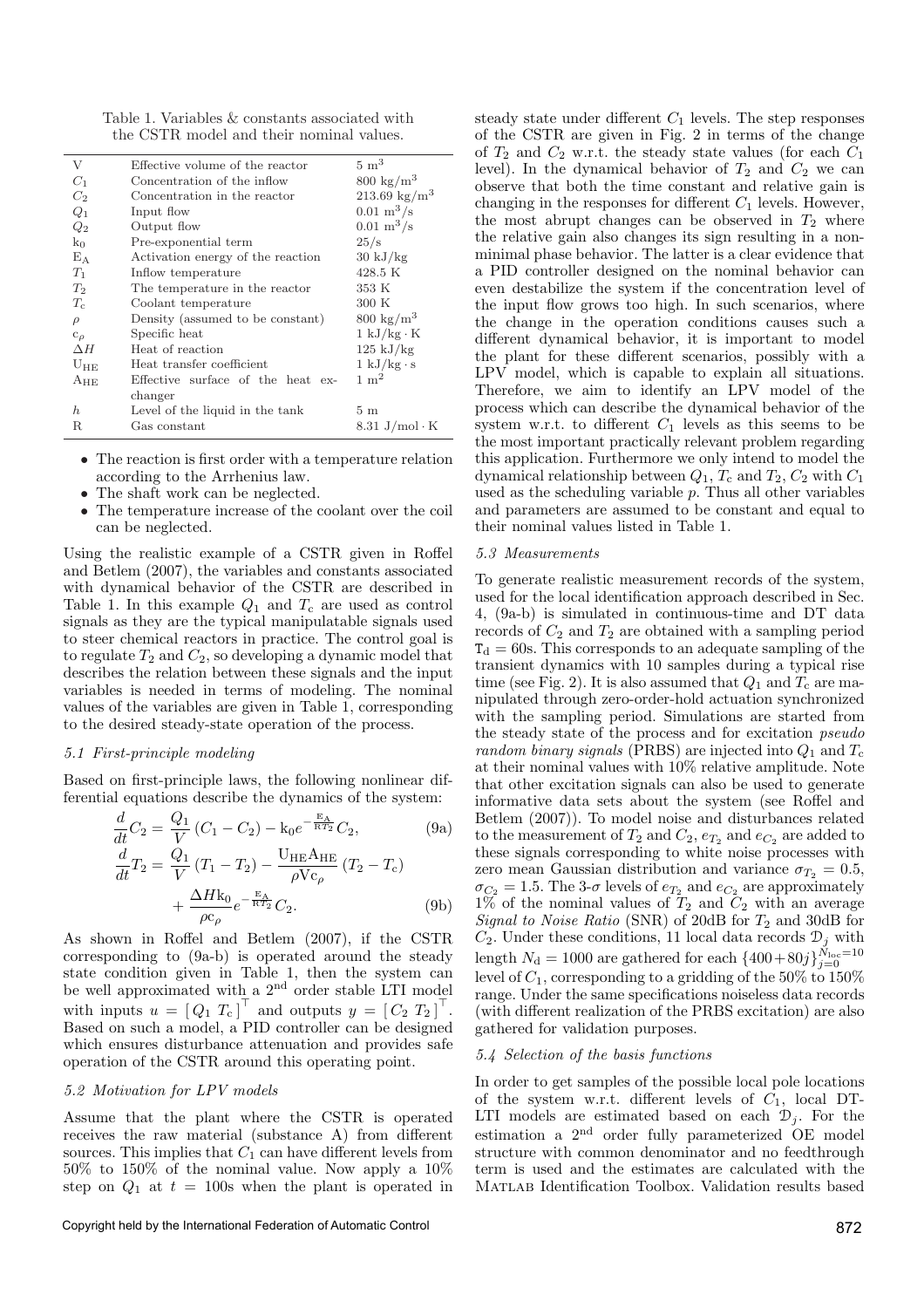on the noiseless data records are computed in terms of the Best Fit Rate (BFR) or so-called fit score:

$$
\text{BFR} := 100\% \cdot \max\left(1 - \frac{\|y - \hat{y}\|_2}{\|y - \bar{y}\|_2}, 0\right),\qquad(10)
$$

where  $\hat{y}$  is the simulated output of the estimated model and  $\bar{y}$  is the mean of output y of the CSTR. The achieved rates are given in Fig. 3 with blue ∗, testifying the high validity of these estimated local models. The resulting pole locations of the estimated models are given in Fig. 4 with red ∘. On these estimated poles, the FKcM algorithm is applied (see Sec. 4) to optimize  $n = 5$  OBF functions. These basis functions  $\{\phi_i\}_{i=1}^5$  will form the model structure in terms of (7) for the LPV identification of the CSTR. The optimized pole locations of the OBFs are given in Fig. 4 with blue  $\times$ . Performance measures, like the tight best achievable  $Kolmogorov bound$  (see Tóth et al.  $(2009a)$ ) given in green in Fig. 4, indicate that these basis have a fast convergence rate, i.e. a negligible representation error in terms of (7), for the dynamics of the CSTR.

## 5.5 LPV identification

Based on the data records  $\mathcal{D}_j$  and the obtained set of OBFs  $\{\phi_i\}_{i=1}^5$ , local samples  $\{\theta_{ij}\}_{i=1,\dots,5}^{j=1,\dots,10}$  of the expansion coefficient functions  $W_i$  are estimated via linear regression in terms of (8). It is well known that LTI models can only explain the change of  $T_2$  and  $C_2$  w.r.t. the steady state values of these variables at each  $C_1$  due the fact that they correspond to the linearization of (9a-b). Thus these steady state values of  $T_2$  and  $C_2$  were modeled as a constant, i.e. trim value. The local samples of the coefficients  $W_i$  and the trim values are interpolated by using a polynomial approach. By investigating the effect of order selection for the polynomial interpolation it has turned out that the minimal required order is 4 while above 8 no improvement on the approximation error can be observed.

## 5.6 Validation

The validation results of the estimated LPV-OBF models with polynomial interpolation of order 8 and 4 are given in Fig. 3. These validation results are calculated for a fine grid  $\{400+8j\}_{j=0}^{N_{\text{loc}}=100}$  for the levels of  $C_1$  (10 times larger than used for identification) in order to investigate the quality of the LPV-OBF models between the interpolation points. The BFR values in Fig. 3 prove that the identified LPV-OBF models are valid between the interpolation points and give accurate local descriptions of the nonlinear system on the operating range of the CSTR w.r.t.  $C_1$ . The resulting polynomial coefficient functions for the  $Q_1 \rightarrow T_2$ channel in case of the LPV-OBF model with  $8<sup>th</sup>$  order interpolation are given in Fig. 5.

Validation is also accomplished w.r.t. to a varying trajectory of  $C_1$  in order to test how well the model describes the global behavior of the nonlinear plant. The results are given in Fig. 6. It has been observed that the dependence of the  $T_2$  and  $C_2$  trim values w.r.t. to  $C_1$  has a delay of 11 samples for  $T_2$  and 23 samples for  $C_2$  (dynamic dependence). It is remarkable that the LPV-OBF model obtained via local identification of the system is able to explain the global nonlinear dynamics with a BFR of 97.54%. It is also obvious from Fig. 6, that the error of  $T_2$ is dominated by the transient effects caused by the change



Fig. 3. Validation results of the identified local LTI models, given with blue ∗, together with validation results of the identified LPV-OBF models in terms of BFR computed for a fine grid of  $C_1$  levels:  $\{400 + 8\tau\}^{100}_{\tau=0}$ . The BFR values are given with red for the LPV-OBF model with  $8<sup>th</sup>$  order polynomial interpolation, and with a green dashed line for 4<sup>th</sup> order.

**50 60 70 80 90 100 110 120 130 140 150**

**C1 %**

of  $C_1$ . In case a data record with varying  $C_1$  is available for identification, then the transient dynamics caused by the variation of  $C_1$  can be easily incorporated into the existing model via a global identification approach (see Tóth et al.  $(2009b)$ ).

# 6. CONCLUSIONS

This paper demonstrates the strength of an OBFs based LPV identification approach for modeling nonlinear process dynamics. LPV models serve as an intermediate step between rigorous nonlinear process models and simple LTI descriptions commonly used in process control. These models corresponds to a blended structure of a series of LTI models describing the system efficiently over its entire operating regime with powerful control synthesis methods available. The proposed OBF approach gives a well structured way of obtaining LPV models based on local measurements of the system around some operating conditions. The performance of the approach is demonstrated on a simulation example of a CSTR, showing that



steady state with  $50\% \leftrightarrow 150\%$  of nominal  $C_1$  and a

 $10\%$  step is applied on  $Q_1$  at  $t = 100$ s.